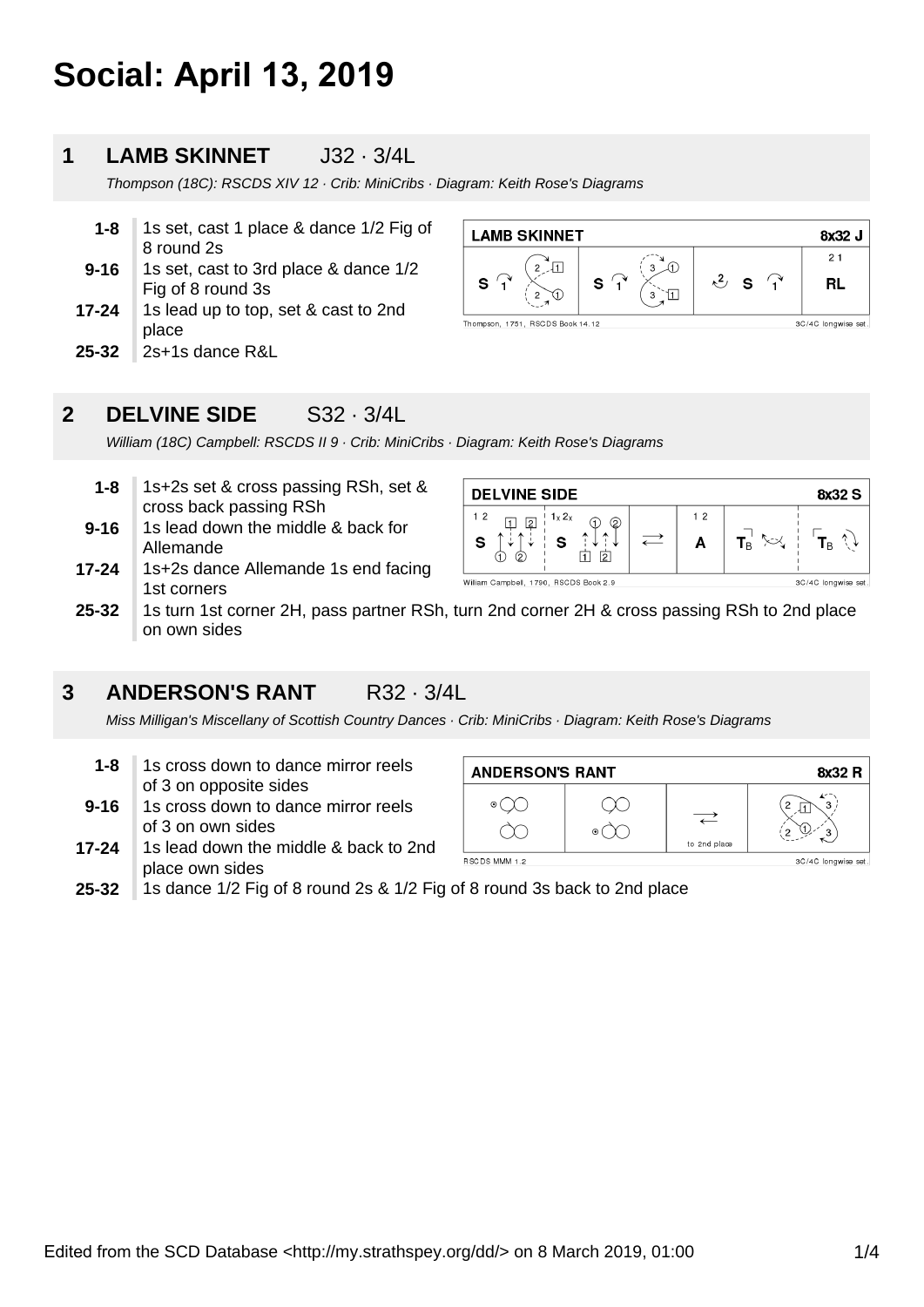# **4 THE FLIGHT OF THE FALCON** J32 · 3/4L

Barry Priddey: Anniversary Tensome · Crib: MiniCribs · Diagram: Keith Rose's Diagrams

- **1-8** 1s set, cast 1 place & turn LH to 1M facing his 1st corner with his partner behind him
- **9-16** 1M followed by partner dance a full RSh diagonal Alternating Tandem reel of 3 with 1st corners & end facing Ladies 2nd corner



- **17-24** 1M followed by partner dance a RSh Alternating Tandem reel ("dolphin reel") of 3 with 2nd corners & 1s end facing own 1st corners
- **25-32** 1s turn 1st corners RH, pass RSh, turn 2nd corner RH & pass RSh to 2nd place own sides (corners turn for 4 bars)

### **5 MACDONALD OF THE ISLES** S32 · 3/3L

Derek Haynes: Carnforth Collection of SC Dances 2 · Crib: MiniCribs · Diagram: Keith Rose's Diagrams

- **9-16 1-8** 2s dance full diagonal Reels of 4 with 1st corners, passing by the LSh to face 2nd corners 2s dance full diagonal Reel of 4 with
- **17-24** 2nd corners to end in original places All dance Snowball Grand Chain for 3

| <b>MacDONALD OF THE ISLES</b><br>3x32S |  |                                                                     |                                                                                                                                                                                 |                  |     |                     |
|----------------------------------------|--|---------------------------------------------------------------------|---------------------------------------------------------------------------------------------------------------------------------------------------------------------------------|------------------|-----|---------------------|
|                                        |  | Snowball_Chain                                                      | $(1)$ $\overline{3}$                                                                                                                                                            | $(2)$ $\sqrt{3}$ | 32x |                     |
| 2                                      |  | $\mathsf{X}_\mathsf{R}$                                             | $\begin{array}{c} \mathbf{X}_L \vdash \mathbf{X}_R \quad \mathbf{X}_R \quad \mathbf{X}_L \quad \mathbf{X}_L \ \hline \vdash \textcircled{2} \vdash \textcircled{3} \end{array}$ |                  |     |                     |
|                                        |  | Derek Haynes, 1966, Carnforth Collection 2, www.dancearchives.co.uk |                                                                                                                                                                                 |                  |     | 3C/3C longwise set. |

- cples to end 3 (2) 1: 1s cross RH & change places LH on side with 2s 1s change places RH with 3s while 2s cross over RH
- 1s cross LH while 2s & 3s change places LH. 3 (2) 1
- **25-32** 3s+2s dance 1/2 R&L, 3s dance 1/2 Fig of 8 round end couples (3M up & 3L down) to end in 2nd places

### **6 ELLWYN'S FAIRY GLEN** R32 · 3/4L

John M Duthie: Eight Scottish Country Dances · Crib: MiniCribs · Diagram: Keith Rose's Diagrams

- **1-8** 1s+2s+3s set, DoSiDo & set
- **9-16** 1s lead down, cross below 2s & cast down round 3s. 1s lead up, cross & 1M casts down round 3M while 1L casts round 2L to face 1st corners
- **17-24** 1s dance 1/2 reel of 4 with 1st corners & 1/2 reel of 4 with 2nd corners
- **25-32** 1s 1/2 turn partner LH (2 bars), turning inwards to turn partner RH (2 bars) to end in 2nd place opp sides. All circle 6H 1/2 round to left to places 2 1 3

|                      | <b>ELLWYN'S FAIRY GLEN</b>                              |                                      | 8x32 R              |
|----------------------|---------------------------------------------------------|--------------------------------------|---------------------|
| 123<br>S D S         | 3<br>2<br>3<br>$\overline{c}$                           | (1)<br>3<br>山<br>2<br>З              |                     |
| 1 x<br>X.            | 3x 12x<br>$\mathbf{X}_\text{R}$<br>$\times\times\times$ | $3x$ 1x $2x$<br>$\times\times\times$ | $3x$ $1x$ $2x$      |
| John M Duthie, 8 SCD |                                                         |                                      | 3C/4C longwise set. |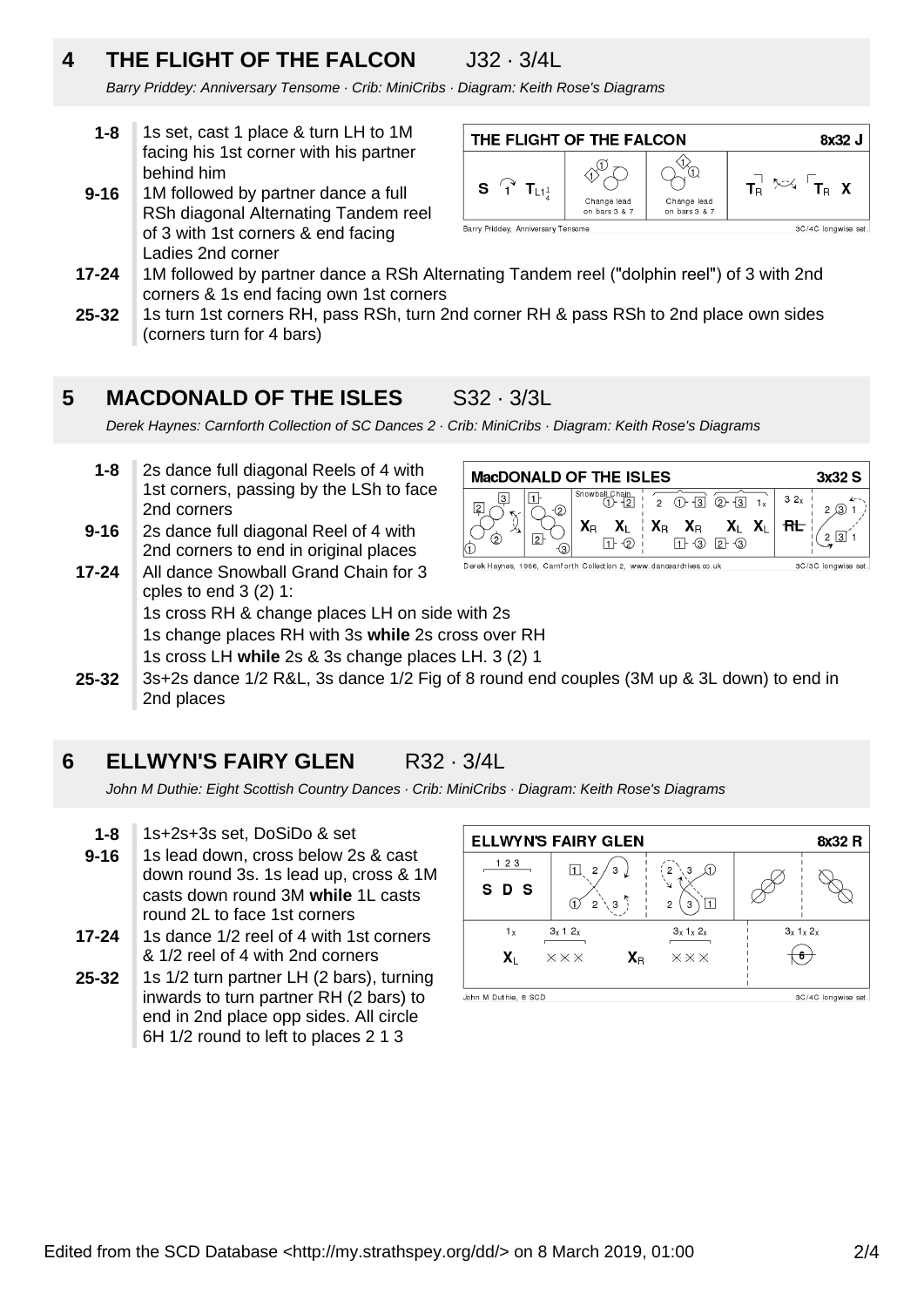# **7 BLUE BONNETS** J32 · 2/4L

RSCDS III 5 · Crib: MiniCribs · Diagram: Keith Rose's Diagrams

- **1-8** 1L+2M Adv+Ret & dance Back to Back
- **9-16** 1M+2L Adv+Ret & dance Back to Back
- **17-24** 1s lead down the middle & up
- **25-32** 1s+2s dance Poussette.

### **8 SEANN TRIUBHAS WILLICHAN** S32 · 2/4L

Thomas (19C) Wilson: RSCDS XXVII 9 · Crib: MiniCribs · Diagram: Keith Rose's Diagrams

- **1-8** 1s cast & dance down behind own lines, turn outwards & dance back to top
- **9-16** 1L+2M set & change places RH **while** 1M+2L change places & set & repeat
- **17-24** 1s lead down for 2 steps, turn RH, lead up to top & cast to 2nd place





**25-32** 2s+1s set & turn partner 2H opening out to circle 4H round to left

### **9 THE AUSTRALIAN LADIES** R32 · 3/4L

Robert M Campbell: Glasgow Assembly And Other Scottish Dances · Crib: MiniCribs · Diagram: Keith Rose's Diagrams

- **1-8** 1s cross, cast down to 3rd place & 3s+1s dance RH across.
- **9-16** 1s lead up to top, cross, cast to 2nd place & 2s+1s dance LH across.
- **17-24** 2s & 3s set & cross RH as 1s cross RH & cast to right; 2s+3s set on sides & change pls RH as 1s cross RH up/down centre & cast to right



**<sup>25-32</sup>** 3s & 2s set & cross RH as 1s cross RH & cast to right; 3s+2s set on sides & change pls RH as 1s cross RH up/down centre & cast to 2nd place

## **10 ROARING JELLY** J32 · 3/4L

Hugh Foss: Glendarroch Scottish Dance Sheets · Crib: MiniCribs · Diagram: Keith Rose's Diagrams

- **1-8** 1s cross RH, cast 1 place, cross RH & cast (Man up & Lady down) into centre, 1M between 2s, 1L between 3s
- **9-16** 1s+2s+3s circle 6H round & back (1s end in centre)



- **17-24** 1s change places RH & dance out of ends to their right, into Figs of 8 (Lady round 2s as 1M dances round 3s)
- **25-32** 1s dance reels of 3 on opposite sides giving RSh to 2nd corners & cross RH to places